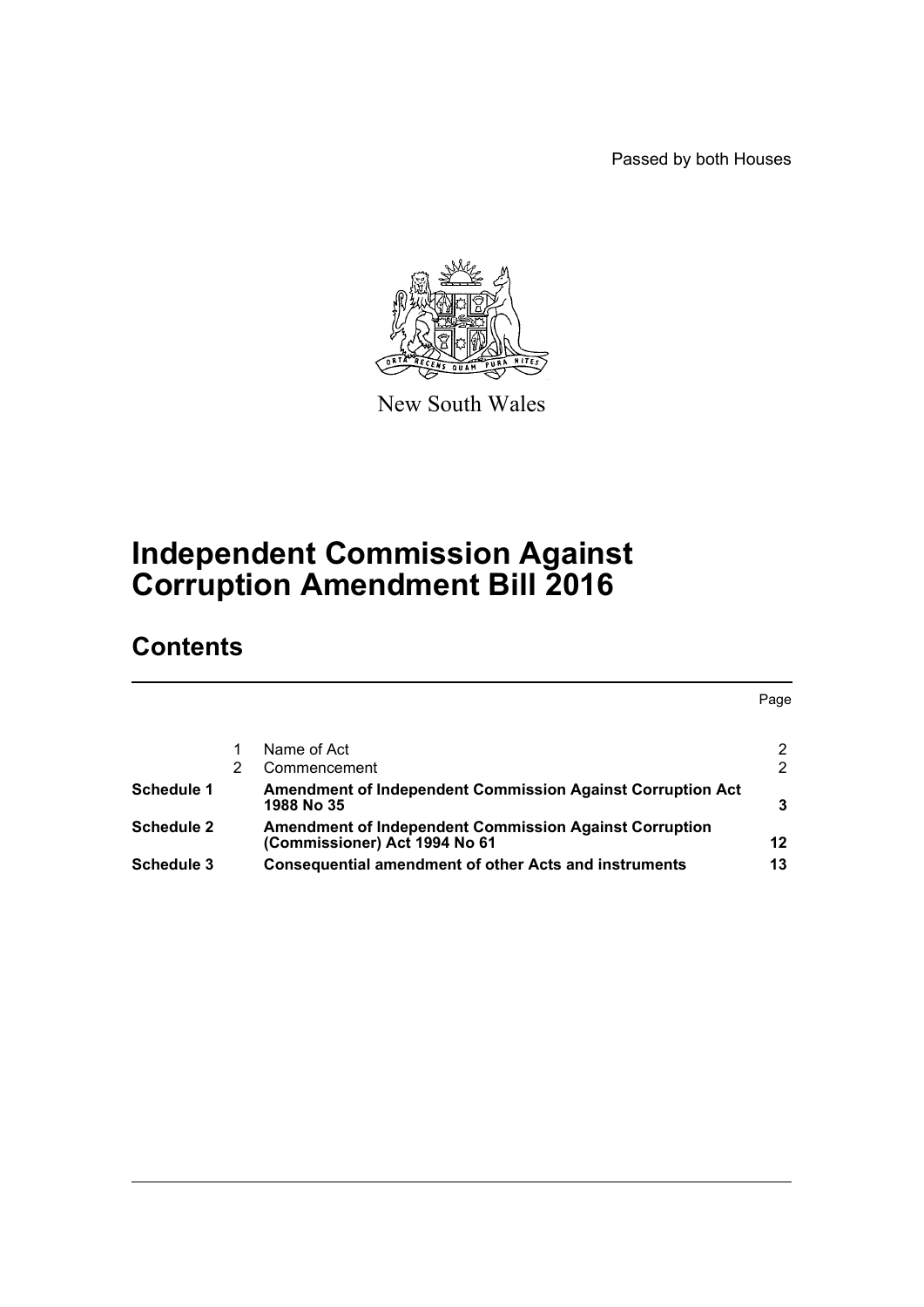*I certify that this public bill, which originated in the Legislative Assembly, has finally passed the Legislative Council and the Legislative Assembly of New South Wales.*

> *Clerk of the Legislative Assembly. Legislative Assembly, Sydney,* , 2016



New South Wales

# **Independent Commission Against Corruption Amendment Bill 2016**

Act No , 2016

An Act to amend the *Independent Commission Against Corruption Act 1988* with respect to the structure, management and procedure of the Independent Commission Against Corruption; and for other purposes.

*I have examined this bill and find it to correspond in all respects with the bill as finally passed by both Houses.*

*Assistant Speaker of the Legislative Assembly.*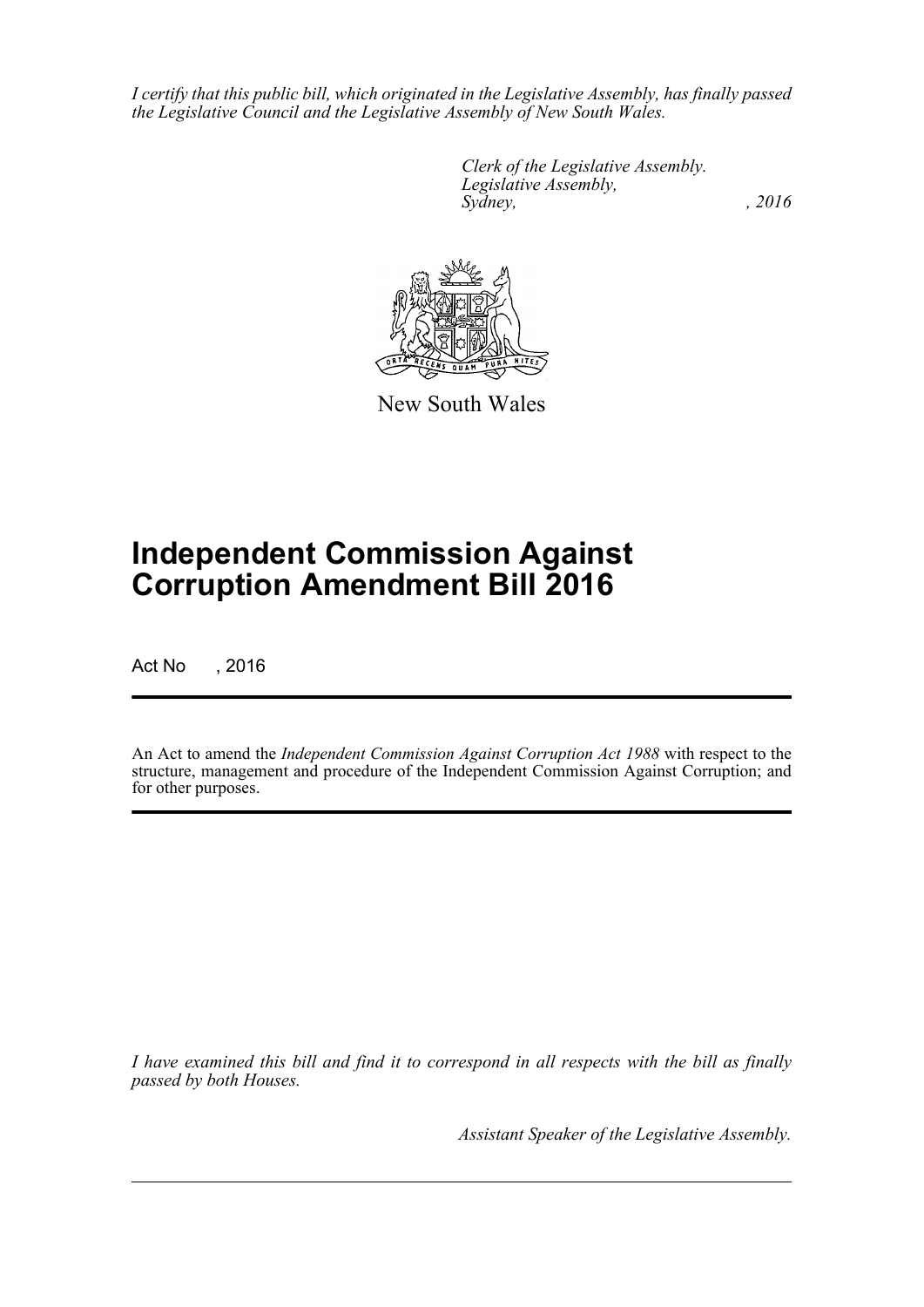# <span id="page-2-0"></span>**The Legislature of New South Wales enacts:**

#### **1 Name of Act**

This Act is the *Independent Commission Against Corruption Amendment Act 2016*.

#### <span id="page-2-1"></span>**2 Commencement**

This Act commences on a day or days to be appointed by proclamation.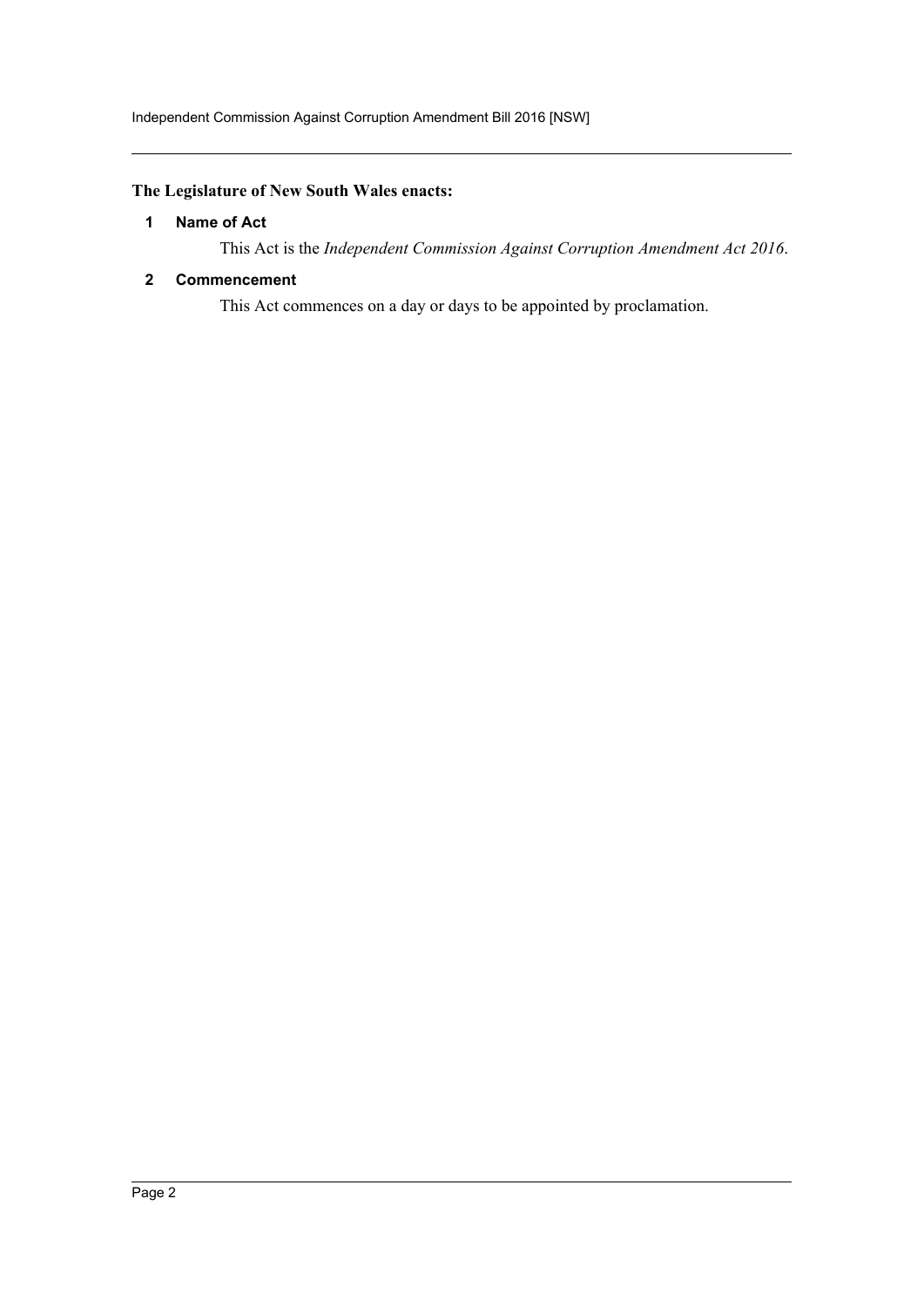# <span id="page-3-0"></span>**Schedule 1 Amendment of Independent Commission Against Corruption Act 1988 No 35**

## **[1] Section 3 Definitions**

Omit the definitions of *Assistant Commissioner* and *Commissioner* from section 3 (1). Insert in alphabetical order:

> *Assistant Commissioner* means an Assistant Commissioner of the Commission appointed under section 6A.

> *Chief Commissioner* means the Chief Commissioner of the Commission appointed under section 5.

> *Chief Executive Officer* means the Chief Executive Officer of the Commission appointed under section 104.

> *Commissioner* means the Chief Commissioner or other Commissioner of the Commission appointed under section 5.

#### **[2] Sections 3 (1) (definition of "member of staff of the Commission"), 31 (4) (where secondly occurring), 41 (3), 101A, 106, 107 (6) and (7) and 117 (4)**

Omit "the Commissioner", "The Commissioner" and "the Commissioner's" wherever occurring.

Insert instead "the Chief Commissioner", "The Chief Commissioner" and "the Chief Commissioner's", respectively.

**[3] Sections 3 (1) (definition of "officer of the Commission"), 21 (2), 22 (1) (a), 23, 25 (2) (where firstly occurring), 30 (2), 31 (4) (where firstly occurring), 31A, 34 (2), 35 (1), 35 (4A) (where firstly occurring), 35 (6) (where firstly occurring), 36 (1), 36 (2) (where firstly occurring), 36 (3), 36 (6), 36A, 36B, 37 (3), 37 (5) (a), 39 (1) (where firstly occurring), 40 (2) (where firstly occurring), 40 (3), 40 (4), 48 (2), 76 (2) (f), 98, 99 (except where secondly occurring in section 99 (2)), 100 (1), 100 (4), 100 (7), 100A, 100B, 107 (4) (c)–(e), 107 (5) (e) and (f), 109, 111 (4), 111C and 113 and Schedule 3**

Omit "the Commissioner" and "The Commissioner" wherever occurring.

Insert instead "a Commissioner" and "A Commissioner", respectively.

## **[4] Part 2**

Omit the Part. Insert instead:

# **Part 2 Constitution and management of Commission**

## **4 Constitution of Commission**

- (1) There is constituted by this Act a corporation with the corporate name of the Independent Commission Against Corruption.
- (2) The Commission has the functions conferred or imposed on it by or under this or any other Act.

## **5 The Commissioners**

- (1) The Commission consists of a Chief Commissioner and 2 other Commissioners appointed by the Governor.
- (2) The Chief Commissioner is required to be consulted on the persons to be appointed as the 2 other Commissioners.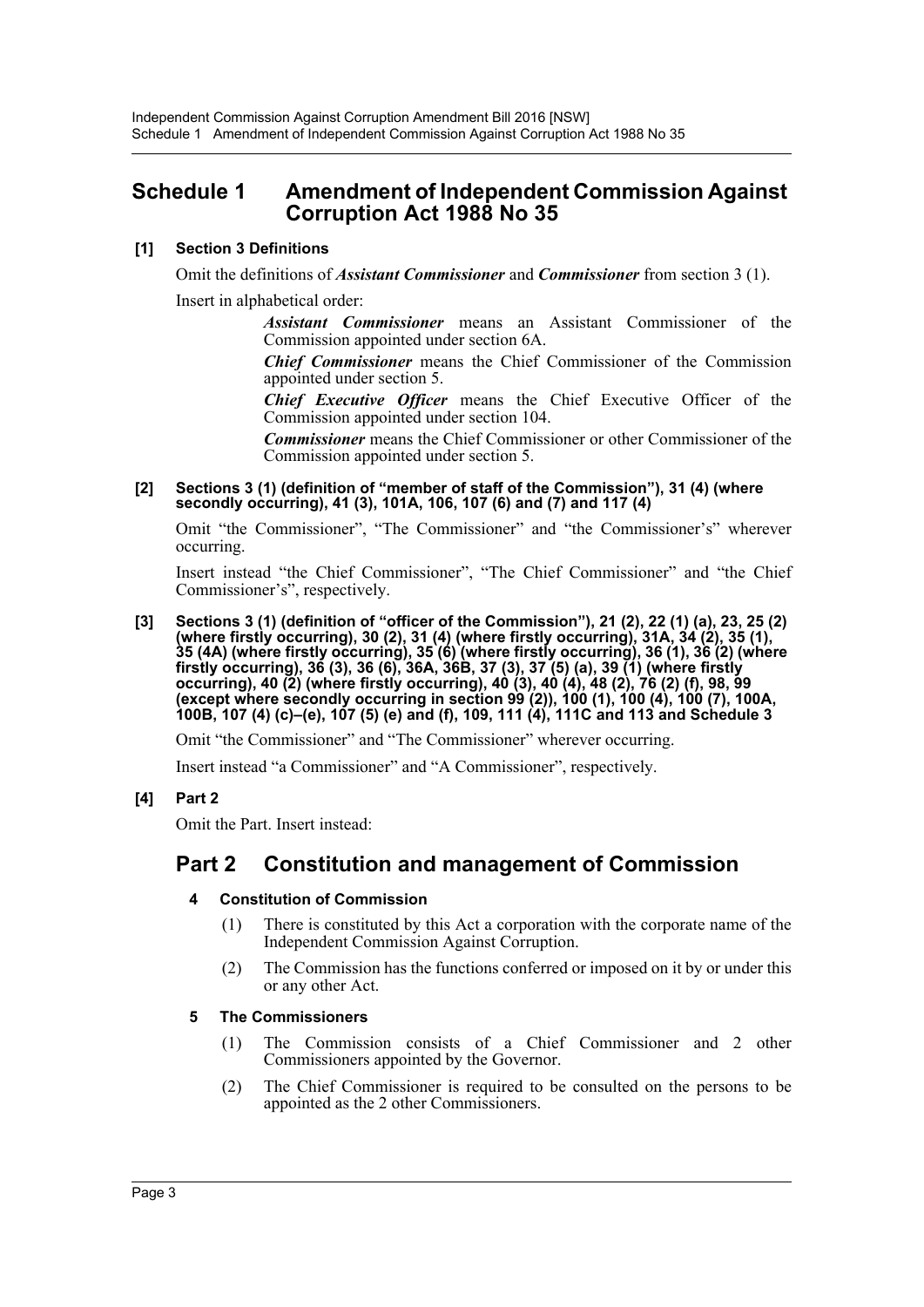- (3) A Commissioner has and may exercise the functions conferred or imposed on a Commissioner by or under this or any other Act.
- (4) Schedule 1 contains provisions relating to the Commissioners.

#### **6 Exercise of Commission's functions**

- (1) Except as otherwise provided by this section, the functions of the Commission are exercisable by a Commissioner, and any act, matter or thing done in the name of, or on behalf of, the Commission by a Commissioner is taken to have been done by the Commission.
- (2) A decision of the Commission to conduct a public inquiry under section 31 must be authorised by the Chief Commissioner and at least one other Commissioner.
- (3) Any such authorisation may be given in respect of a particular public inquiry or in respect of any public inquiry for a particular investigation or matter.
- (4) An Assistant Commissioner may, at the request of a Commissioner, act for the Commissioner for the purpose of giving any such authorisation if the Commissioner considers that there may be a conflict of interest in the matter.
- (5) A decision of the Commission referred to in subsection (2) is presumed to have been duly authorised under that subsection unless the contrary is established.
- (6) Except as provided by subsection (2), the decision of the Chief Commissioner prevails in the event of any inconsistency in the decisions of the Commissioners.
- (7) A reference in this Act to a compulsory examination or public inquiry before the Commission or anything done or omitted by, to or in relation to the Commission includes a reference to a compulsory examination or public inquiry before, or a thing done or omitted by, to or in relation to, a Commissioner or another officer of the Commission having authority in the circumstances.

#### **6A Assistant Commissioners**

- (1) The Governor may, with the concurrence of the Chief Commissioner, appoint one or more Assistant Commissioners of the Commission.
- (2) An Assistant Commissioner has and may exercise the functions conferred or imposed on an Assistant Commissioner by or under this or any other Act.
- (3) An Assistant Commissioner is to assist the Commission, as the Chief Commissioner requires.
- (4) Schedule 1 contains provisions relating to the Assistant Commissioners.

#### **6B Management of affairs of Commission**

The Chief Executive Officer is responsible for the day to day management of the affairs of the Commission and for the implementation of the decisions of the Commissioners and Assistant Commissioners.

#### **[5] Section 31 Public inquiries**

Omit section 31 (3).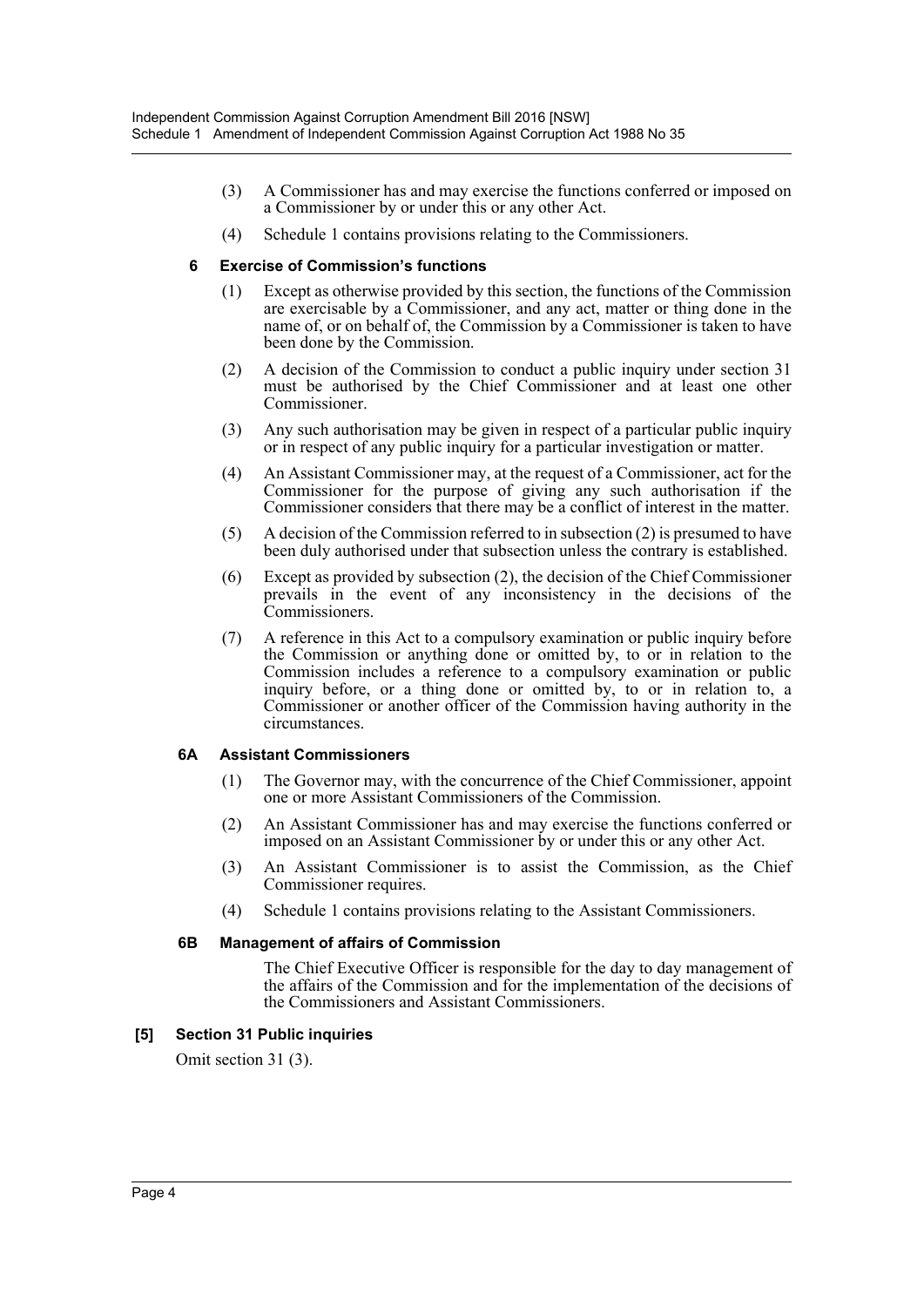#### **[6] Section 31B**

Insert after section 31A:

#### **31B Procedural guidelines relating to public inquiries**

- (1) The Commissioners are to issue guidelines relating to the conduct of public inquiries of the Commission to members of staff of the Commission and counsel appointed under section 106 to assist the Commission.
- (2) The guidelines are to provide guidance on the following aspects of the conduct of public inquiries:
	- (a) the investigation of evidence that might exculpate affected persons,
	- (b) the disclosure of exculpatory and other relevant evidence to affected persons,
	- (c) the opportunity to cross-examine witnesses as to their credibility,
	- (d) providing affected persons and other witnesses with access to relevant documents and a reasonable time to prepare before giving evidence,
	- (e) any other matter the Commission considers necessary to ensure procedural fairness.
- (3) The Commission is to arrange for the guidelines to be tabled in both Houses of Parliament and to be published on a website maintained by the Commission.
- (4) In this section:

*affected person* means a person against whom substantial allegations have been made in the course of or in connection with the public inquiry concerned.

#### **[7] Sections 48B and 50 (except in the reference to the Commissioner of Police)**

Omit "the Commissioner" wherever occurring. Insert instead "the Commission".

#### **[8] Section 52A**

Insert after section 52:

#### **52A Investigative powers exercisable after completion of Commission's investigations for purposes of prosecutions**

- (1) This section applies to the function of the Commission under section 14 of gathering and assembling evidence that may be admissible in the prosecution of a person for a criminal offence and of furnishing that evidence to the Director of Public Prosecutions or to the Electoral Commission.
- (2) The powers under sections 21, 22, 23 and 40 may be exercised for the purposes of that function after the completion of the Commission's investigations into a matter if the Director of Public Prosecutions or the Electoral Commission requests the Commission to do so.

#### **[9] Section 64A Power to veto proposed appointment of a Commissioner or the Inspector**

Omit "as Commissioner" from section 64A (1). Insert instead "as a Commissioner".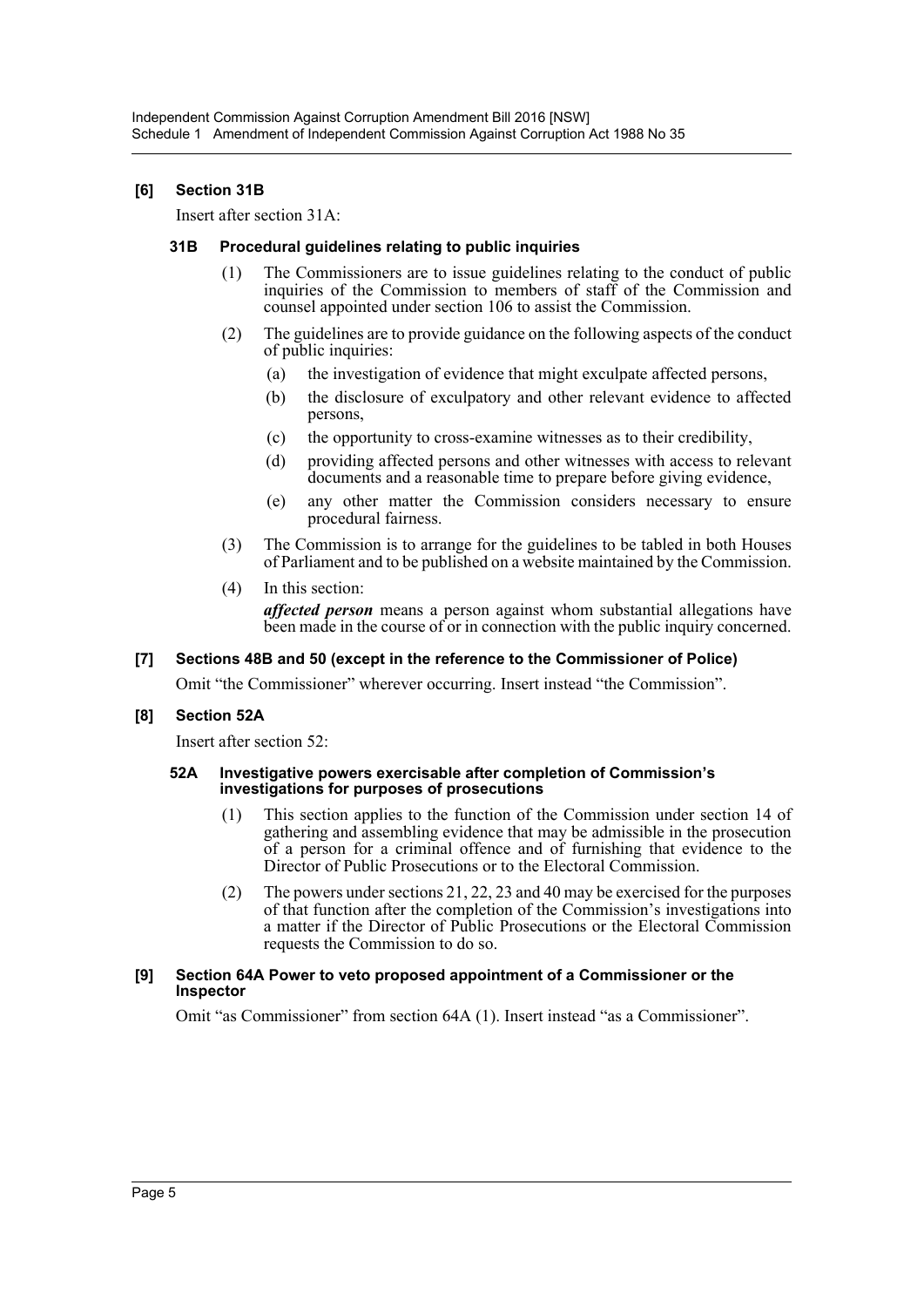#### **[10] Section 79A**

Insert after section 79:

#### **79A Right of response to reports of Commission or Inspector containing adverse findings**

- (1) The Commission is not authorised to include an adverse finding against a person in a report under section 74 unless:
	- (a) the Commission has first given the person a reasonable opportunity to respond to the proposed adverse finding, and
	- (b) the Commission includes in the report a summary of the substance of the person's response that disputes the adverse finding if the person requests the Commission to do so within the time specified by the Commission.
- (2) The Commission must not include in the report any information in the person's response that would identify any person who is not the subject of an adverse finding, unless the Commission:
	- (a) is satisfied that it is necessary to do so in the public interest, and
	- (b) is satisfied that doing so will not cause unreasonable damage to the reputation, safety or well-being of a person who is not the subject of an adverse finding, and
	- (c) includes in the report a statement that the person identified is not the subject of any adverse finding.
- (3) This section applies to the Inspector in the same way as it applies to the Commission, and for that purpose a reference in this section to:
	- (a) a report under section 74 is a reference to a report under section 57B or this Part, and
	- (b) an adverse finding against a person includes a reference to an adverse finding against the Commission or an officer of the Commission.
- (4) In this section:

*adverse finding* includes an adverse opinion.

## **[11] Section 103 Provisions relating to Commissioner and Assistant Commissioners** Omit the section.

## **[12] Section 104 Appointment of Chief Executive Officer and other staff**

Omit section 104 (1). Insert instead:

- (1) The Chief Commissioner may appoint a Chief Executive Officer and such other staff of the Commission as may be necessary to enable the Commission to exercise its functions.
- (1A) The Chief Commissioner is to consult the other Commissioners about the proposed appointment of a Chief Executive Officer.

## **[13] Section 104 (3) (a), (6), (7), (8) and (9)**

Omit "Commissioner" wherever occurring. Insert instead "Chief Commissioner".

## **[14] Section 104 (3) (b)**

Omit "Commissioner". Insert instead "Commissioners".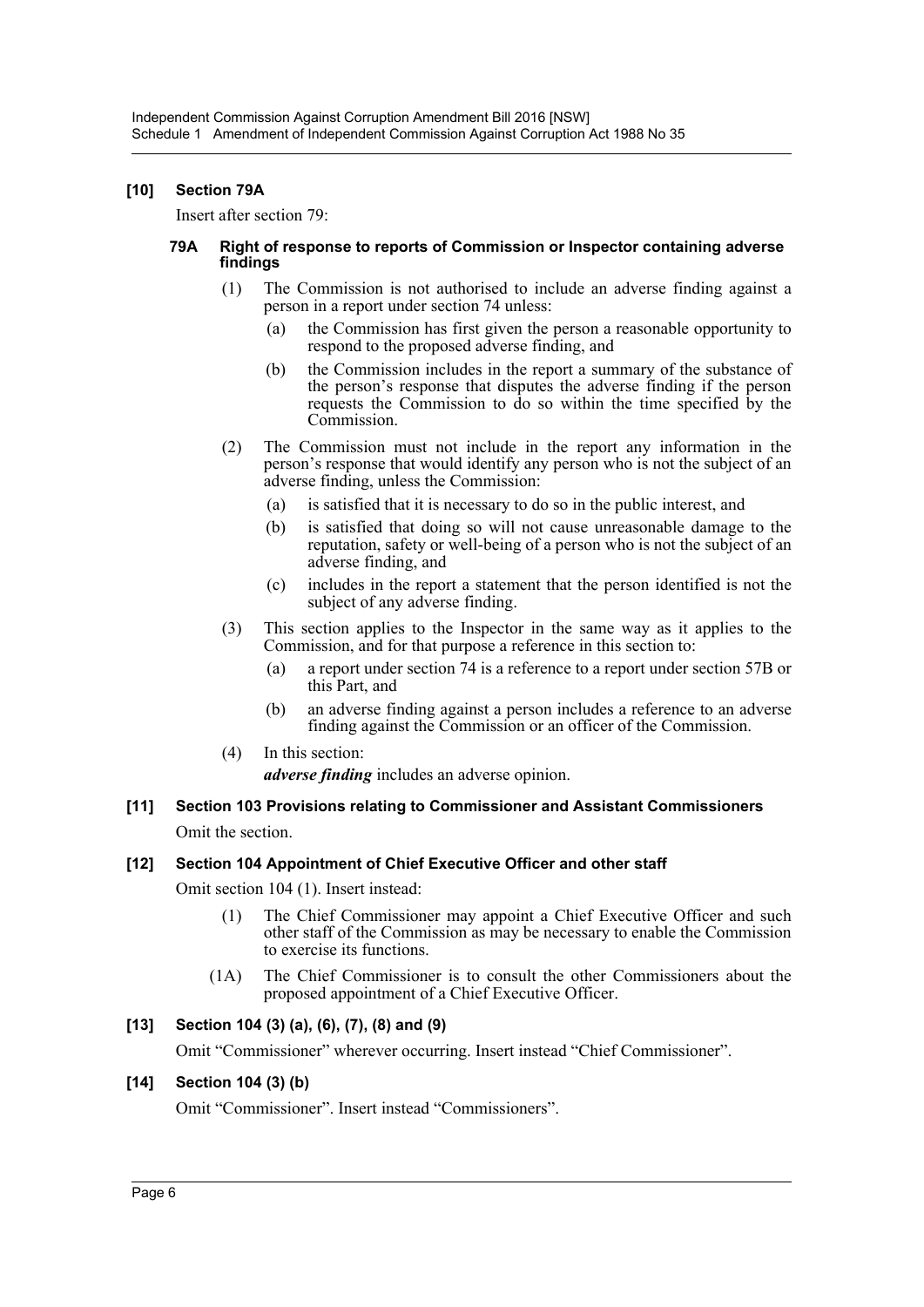## **[15] Section 104 (5)**

Omit the subsection. Insert instead:

(5) The Chief Executive Officer is to be appointed for a term not exceeding 7 years, but is eligible for re-appointment.

#### **[16] Section 104A Arrangements for use of services of other staff**

Omit "Commissioner" from section 104A (4). Insert instead "Commissioners".

#### **[17] Section 107 Delegation**

Omit section 107 (1) and (2). Insert instead:

- (1) The Chief Commissioner may delegate any function of the Commission to an Assistant Commissioner or an officer of the Commission.
- (2) A Commissioner may delegate any of his or her functions to an Assistant Commissioner or an officer of the Commission (other than the authorisation of a decision of the Commission under section 6 (2) or the issue of guidelines under section 31B).

#### **[18] Section 112 Restriction on publication of evidence**

Insert after section 112 (1A):

- (1B) A direction under this section does not apply to:
	- (a) the making of a complaint to the Inspector or the disclosure of information, documents or other things to the Inspector, or
	- (b) the disclosure of information, documents or other things by a law enforcement officer to the Director of Public Prosecutions in accordance with the duty of disclosure under section 15A of the *Director of Public Prosecutions Act 1986*.

## **[19] Schedule 1**

Omit the Schedule. Insert instead:

# **Schedule 1 Provisions relating to Chief or other Commissioners and Assistant Commissioners**

(Sections  $5(4)$  and  $6A(4)$ )

## **1 Eligibility for appointment**

- (1) A person is not eligible to be appointed as a Commissioner or as an Assistant Commissioner, or to act in that office, unless the person is qualified to be appointed as or has been:
	- (a) a Judge of the Supreme Court of New South Wales or of another State or Territory, or
	- (b) a Judge of the Federal Court of Australia, or
	- (c) a Justice of the High Court of Australia.
- (2) A person is not eligible to be appointed as a Commissioner or as an Assistant Commissioner, or to act in that office, if the person is: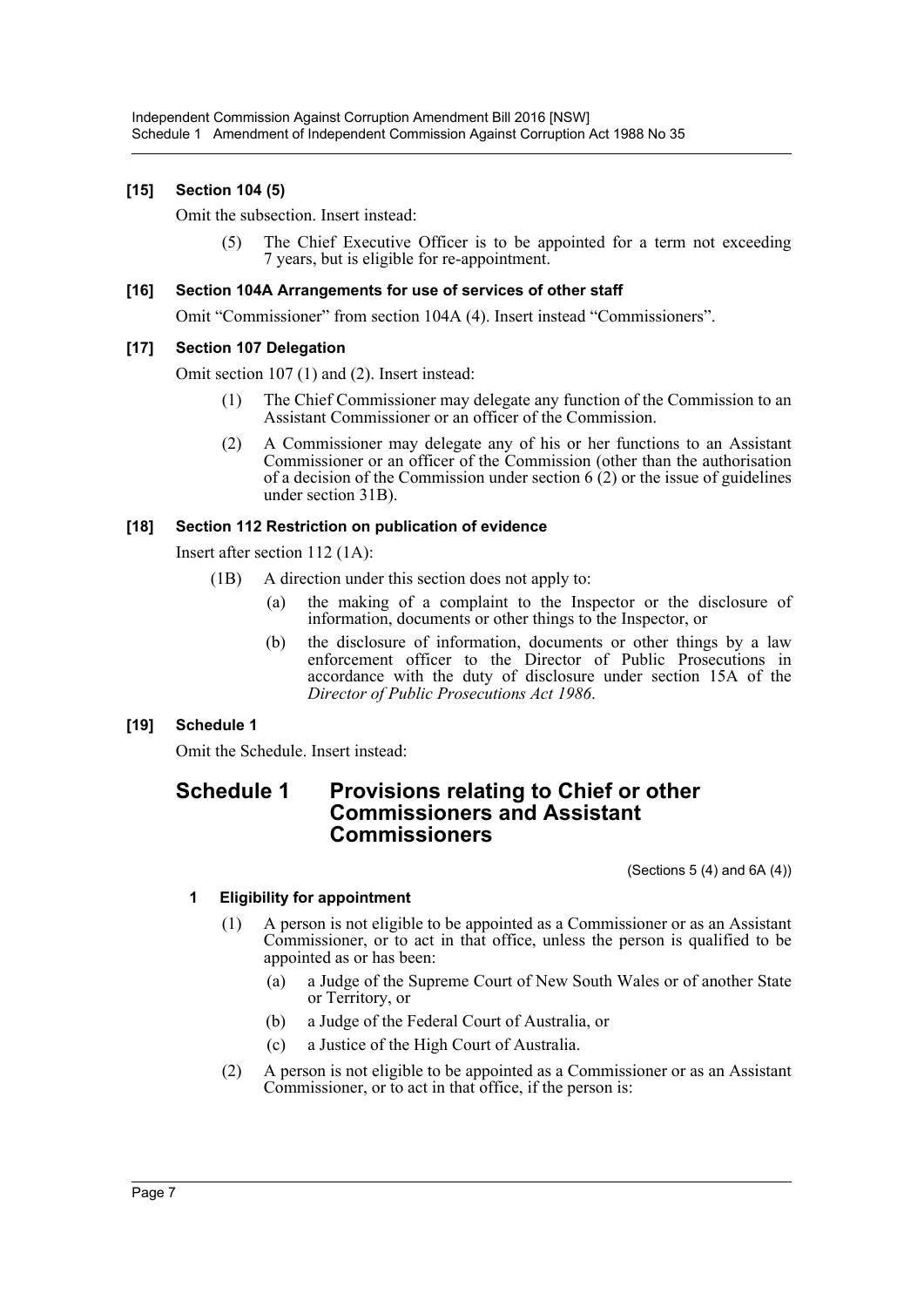- (a) a member of the Legislative Council or of the Legislative Assembly or is a member of a House of Parliament or legislature of another State or Territory or of the Commonwealth, or
- (b) the holder of any judicial office of the State or elsewhere in Australia.

#### **2 Veto of proposed appointment as Commissioner**

- (1) A person is not to be appointed as a Commissioner until:
	- (a) a proposal that the person be appointed has been referred to the Joint Committee under section 64A, and
	- (b) either the period that the Joint Committee has under that section to veto the proposed appointment has ended without the Committee having vetoed the proposed appointment or the Committee notifies the Minister that it has decided not to veto the proposed appointment.
- (2) A person may be proposed for appointment on more than one occasion.
- (3) In this clause and section 64A, *appointment* includes re-appointment.

#### **3 Acting Commissioner or Assistant Commissioner**

- (1) The Governor may, from time to time, appoint a person to act in the office of a Commissioner or an Assistant Commissioner during the illness or absence of the Commissioner or Assistant Commissioner, and the person, while so acting, has all the functions of the Commissioner or Assistant Commissioner and is taken to be the Commissioner or Assistant Commissioner.
- (2) The Governor may, at any time, remove a person from the office to which the person was appointed under this clause.
- (3) A person while acting under this clause is entitled to be paid such remuneration (including travelling and subsistence allowances) as the Governor may from time to time determine.
- (4) For the purposes of this clause:
	- (a) a vacancy in the office of a Commissioner or an Assistant Commissioner is to be regarded as an absence from office of a Commissioner or Assistant Commissioner, and
	- (b) an Assistant Commissioner is to be regarded as absent from office as an Assistant Commissioner during any period when the Assistant Commissioner acts in the office of a Commissioner pursuant to an appointment under this clause.

#### **4 Basis of offices**

- (1) The office of the Chief Commissioner is a full-time office.
- (2) The office of a Commissioner (other than the Chief Commissioner) is a part-time office.
- (3) The office of an Assistant Commissioner may be a full-time office or a part-time office, according to the terms of appointment.
- (4) The holder of a full-time office referred to in subclause (1) or (3) is required to hold it on that basis, except to the extent permitted by the Governor.

#### **5 Terms of office**

(1) Subject to this Schedule, a Commissioner holds office for such term not exceeding 5 years as may be specified in the instrument of appointment, but is eligible (if otherwise qualified) for re-appointment.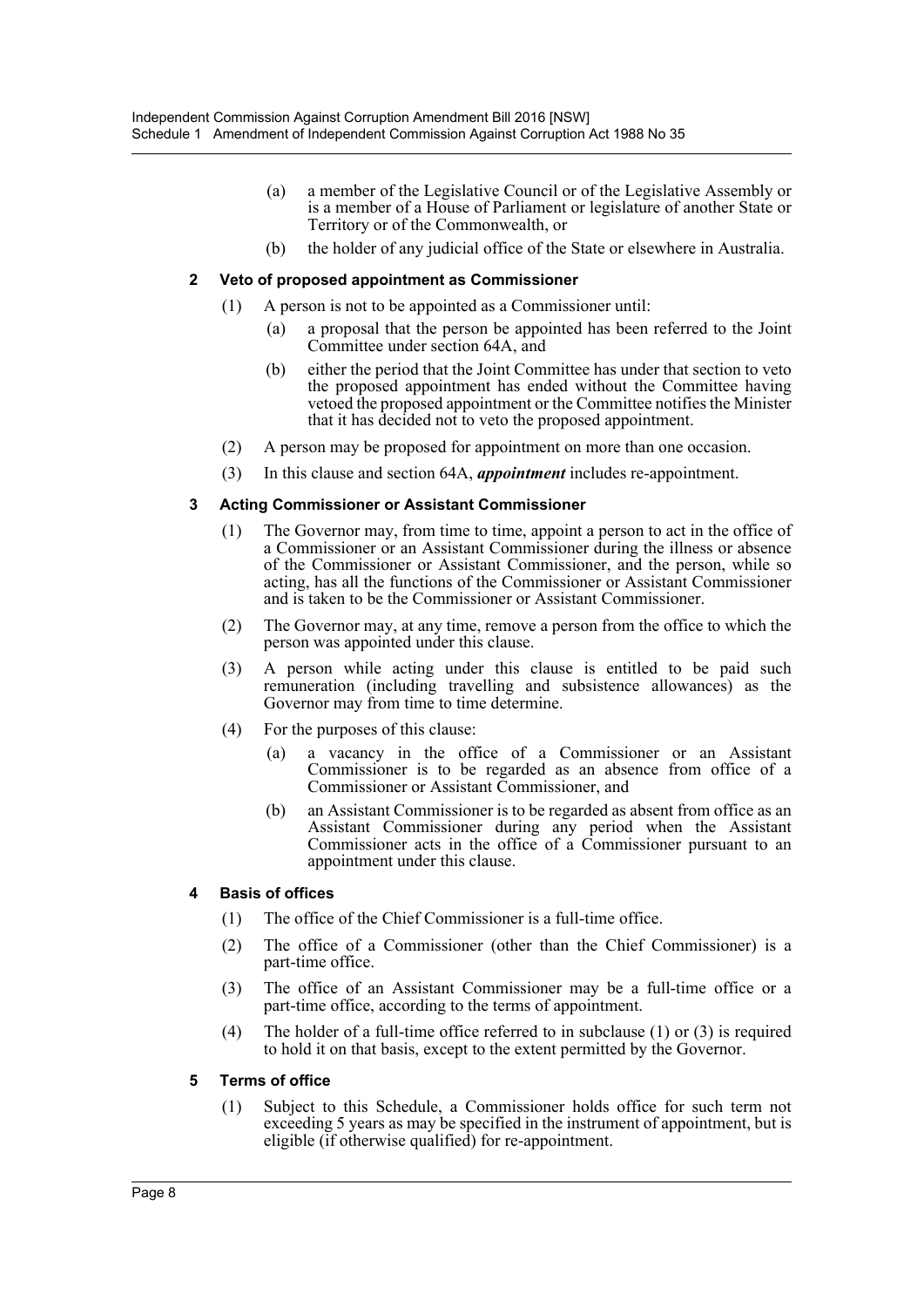- (2) A person may not hold the office of a Commissioner for terms totalling more than 5 years.
- (3) Subject to this Schedule, an Assistant Commissioner holds office for such term not exceeding 5 years as may be specified in the instrument of appointment, but is eligible (if otherwise qualified) for re-appointment.
- (4) A person may not hold the office of an Assistant Commissioner for terms totalling more than 5 years.

#### **6 Remuneration**

- (1) A Commissioner or an Assistant Commissioner is entitled to be paid such remuneration (including travelling and subsistence allowances) as may be specified in the instrument of appointment or as may be afterwards determined by the Governor from time to time.
- (2) A determination does not operate so as to reduce the rate at which remuneration is payable during the person's current term of office.
- (3) Remuneration is payable out of the Consolidated Fund, which is accordingly appropriated to the necessary extent.
- (4) The Minister may seek the advice of the Statutory and Other Offices Remuneration Tribunal as to appropriate rates of remuneration for Commissioners and Assistant Commissioners.

#### **7 Vacancy in office**

- (1) The office of a Commissioner or an Assistant Commissioner becomes vacant if the holder:
	- (a) dies, or
	- (b) completes a term of office and is not re-appointed, or
	- (c) holds office for longer than the relevant period mentioned in clause 5, or
	- (d) resigns the office by instrument in writing addressed to the Governor, or
	- (e) becomes the holder of a judicial office of the State or elsewhere in Australia, or
	- (f) is nominated for election as a member of the Legislative Council or the Legislative Assembly or as a member of a House of Parliament of another State or of the Commonwealth, or
	- (g) becomes bankrupt, applies to take the benefit of any law for the relief of bankrupt or insolvent debtors, compounds with his or her creditors or makes an assignment of his or her remuneration for their benefit, or
	- (h) becomes a mentally incapacitated person, or
	- (i) is convicted in New South Wales of an offence that is punishable by imprisonment for 12 months or more or is convicted elsewhere than in New South Wales of an offence that, if committed in New South Wales, would be an offence so punishable, or
	- (j) is removed from office under subclause (2) or (3).
- (2) A Commissioner may be removed from office by the Governor on the address of both Houses of Parliament.
- (3) The Governor may remove an Assistant Commissioner from office for incapacity, incompetence or misbehaviour.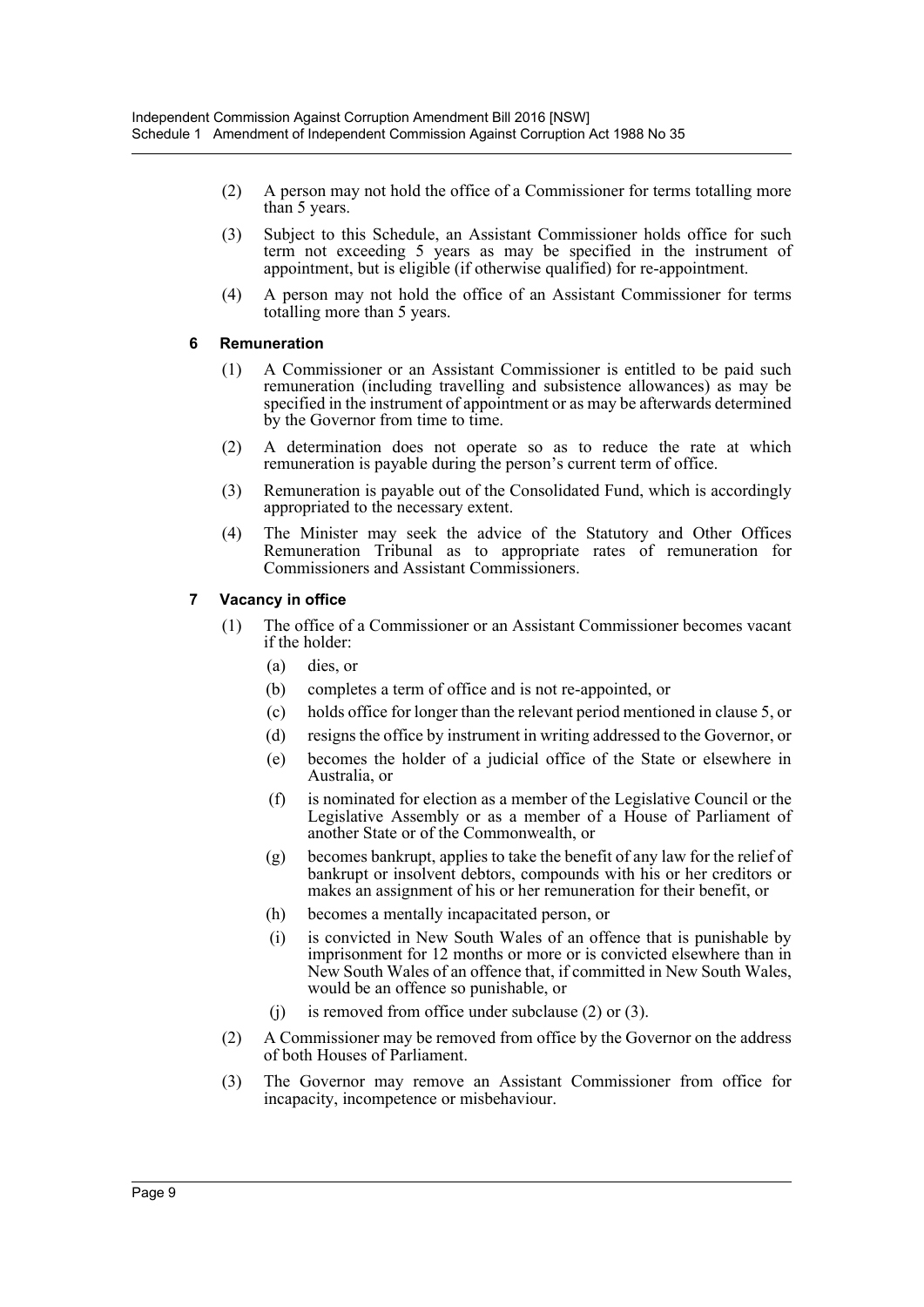#### **8 Filling of vacancy**

- (1) If the office of a Commissioner becomes vacant, a person is, subject to this Act, to be appointed to fill the vacancy.
- (2) If the office of an Assistant Commissioner becomes vacant, a person may, subject to this Act, be appointed to fill the vacancy.

#### **9 Public Service employment provisions excluded**

The offices of a Commissioner and Assistant Commissioner are statutory offices and the provisions of the *Government Sector Employment Act 2013* relating to the employment of Public Service employees do not apply to those offices.

#### **[20] Schedule 4 Savings, transitional and other provisions**

Insert after Part 14:

# **Part 15 Provisions consequent on enactment of Independent Commission Against Corruption Amendment Act 2016**

#### **40 Definitions**

In this Part:

*amending Act* means the *Independent Commission Against Corruption Amendment Act 2016*.

*former Commissioner* means the Commissioner for the Commission appointed under section 5 before the substitution of Part 2 of this Act by the amending Act.

## **41 Amendments relating to Commissioners**

- (1) The abolition of the office of the former Commissioner as a result of the substitution of Part 2 of this Act by the amending Act does not affect the identity of the Commission.
- (2) Anything done or omitted to be done by the former Commissioner before the substitution of Part 2 of this Act by the amending Act continues to have effect after that substitution as if it had been done or omitted by the Chief Commissioner.
- (3) A term of office as the former Commissioner is taken to be a term of office as a Commissioner for the purposes of the limitation on the maximum terms of office that a person may hold office as a Commissioner as provided by clause 5 of Schedule 1.
- (4) A reference in any other Act, statutory instrument or document to the former Commissioner is taken to be a reference to the Chief Commissioner or, if the context or subject-matter so requires, to any Commissioner. **Note.** See also section 5 of the *Independent Commission Against Corruption (Commissioner) Act 1994*.

#### **42 Amendments relating to authorisation by Commissioners of public inquiries**

Section 6 (2), as enacted by the amending Act, does not apply to a public inquiry that was commenced before the enactment of section  $\hat{6}$  (2).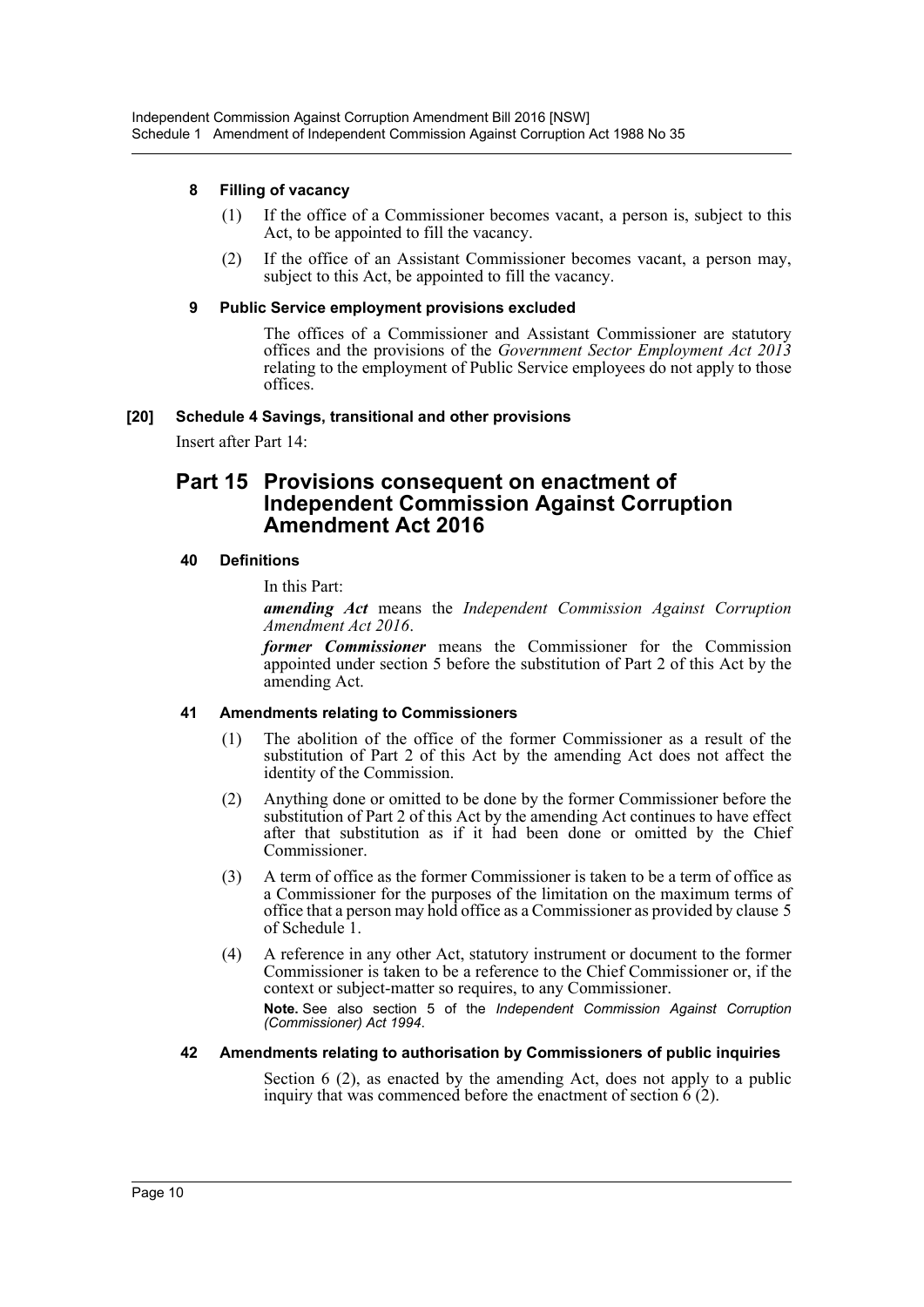#### **43 Application of amendment about responding to adverse finding in report**

Section 79A, as inserted by the amending Act, extends to a report relating to an investigation commenced or undertaken before the date of commencement of that section unless the Commission or the Inspector finalised the report before that commencement.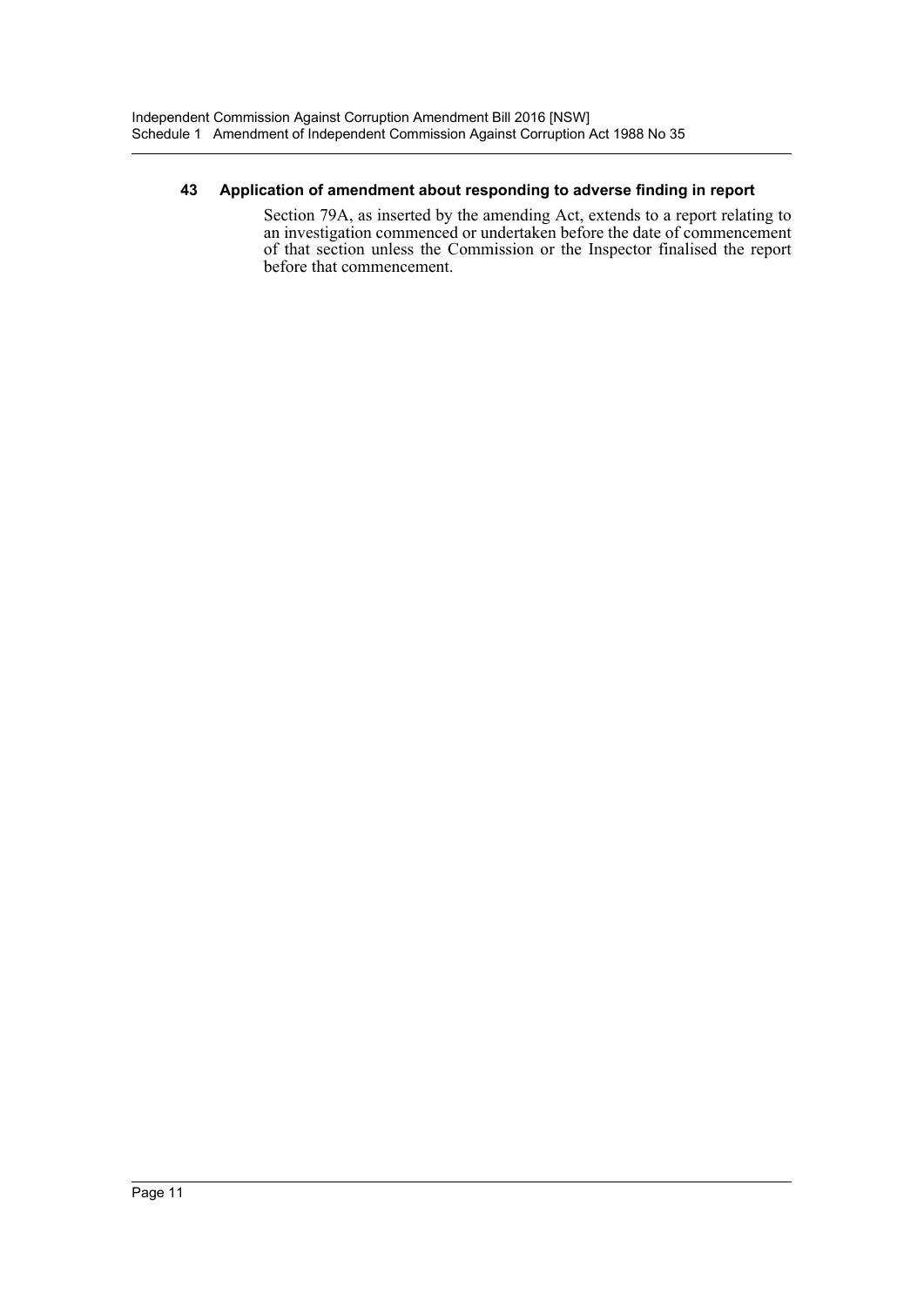# <span id="page-12-0"></span>**Schedule 2 Amendment of Independent Commission Against Corruption (Commissioner) Act 1994 No 61**

#### **[1] Section 4 Appointment of Supreme Court Judge as Commissioner**

Omit "Commissioner" wherever occurring (except in section 4 (3) (a) where secondly occurring and section 4 (3) (c) where firstly occurring).

Insert instead "a Commissioner".

#### **[2] Section 4 (1) (c)**

Omit "(or, in the case of an appointment that took place before the commencement of this Act, by force of legislation to be subsequently enacted and having that effect)".

#### **[3] Section 4 (1) (d)**

Omit "(or, in the case of an appointment that took place before the commencement of this Act, to the application of any such legislation)".

#### **[4] Section 4 (3) (a)**

Omit "(including service as Commissioner before the commencement of this Act)".

#### **[5] Section 4 (4) (b)**

Omit "clause 6 of Schedule 1". Insert instead "clause 7 of Schedule 1".

#### **[6] Section 5**

Insert after section 4:

#### **5 Savings provision relating to the Commissioner holding office immediately before commencement of Independent Commission Against Corruption Amendment Act 2016**

- (1) This section applies to the person who was the Commissioner for the Independent Commission Against Corruption immediately before the abolition of that office as the result of the substitution of Part 2 of the *Independent Commission Against Corruption Act 1988* by the *Independent Commission Against Corruption Amendment Act 2016*.
- (2) Section 4 applies to that person (subject to section 4 (4)).
- (3) A reference in section 4 to a person who ceases to hold office as a Commissioner includes a reference to that person ceasing to hold office as the Commissioner following the abolition of that office, unless that person is appointed as a Commissioner with effect immediately after the abolition of that office.
- (4) A reference in section 4 to a person's appointment or service as a Commissioner, or to the office of a Commissioner, includes a reference to that person's appointment or service as the Commissioner, or to the office of the Commissioner, before the abolition of that office.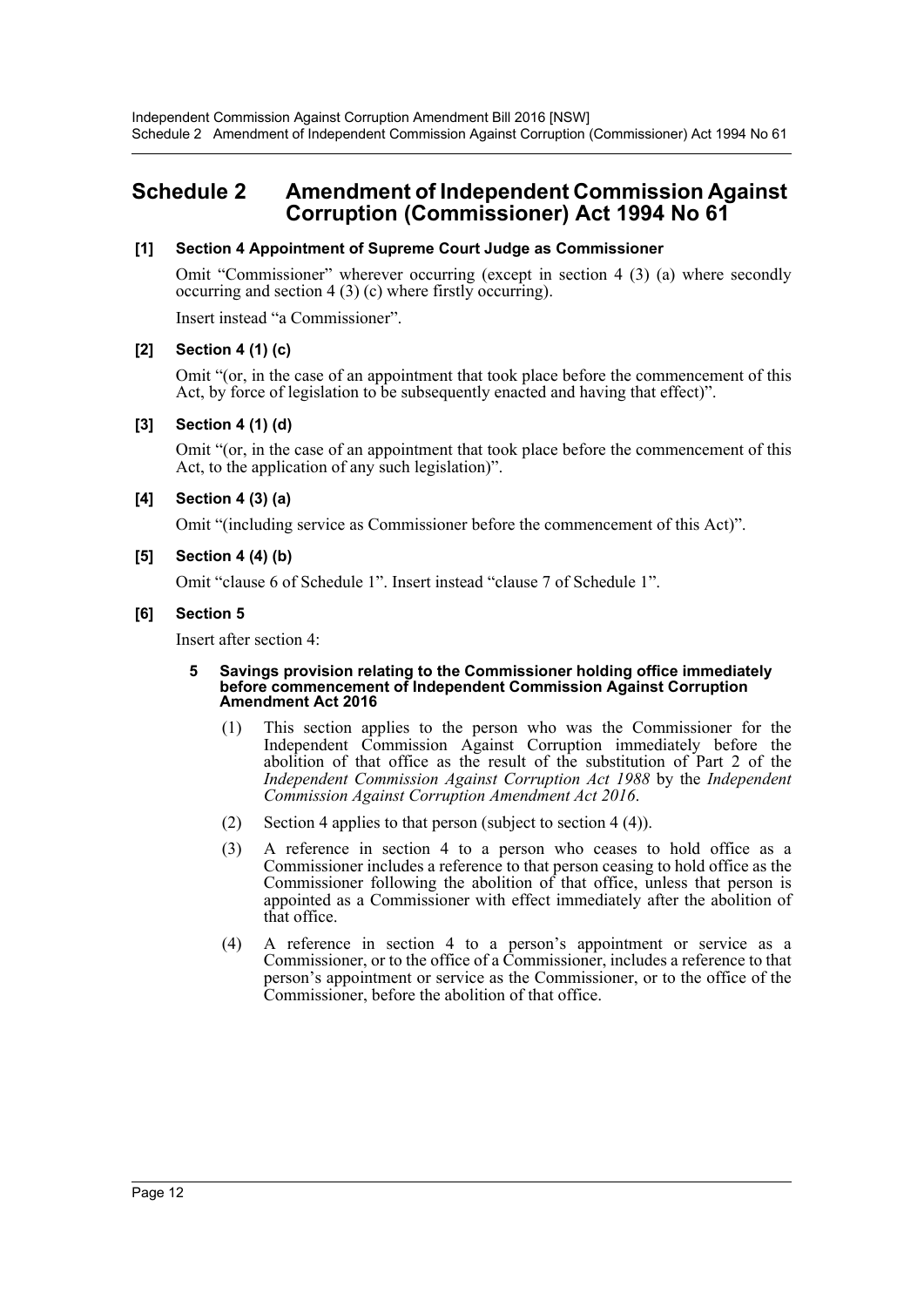# <span id="page-13-0"></span>**Schedule 3 Consequential amendment of other Acts and instruments**

# **3.1 Crimes Act 1900 No 40**

## **Section 60AA Meaning of "law enforcement officer"**

Omit paragraph (b) of the definition of *law enforcement officer*. Insert instead:

(b) a Commissioner or Assistant Commissioner of the Independent Commission Against Corruption, or

# **3.2 Criminal Procedure Act 1986 No 209**

## **Section 14A Proceedings for offences commenced by officers of ICAC or PIC**

Omit "the Commissioner" from the definition of *officer of ICAC* in section 14A (4). Insert instead "a Commissioner".

# **3.3 Defamation Act 2005 No 77**

## **Schedule 1 Additional publications to which absolute privilege applies**

Omit clause 19 (1) (b). Insert instead:

(b) to or by a Commissioner of the Commission as Commissioner, or

# **3.4 Financial Transaction Reports Act 1992 No 99**

# **[1] Section 6 Further reports of suspect transactions**

Omit "the Commissioner for" from section 6 (1) (c). Insert instead "a Commissioner of".

# **[2] Section 10 Secrecy**

Omit "the Commissioner for" from section 10 (1) (c). Insert instead "a Commissioner of".

# **3.5 Independent Commission Against Corruption Regulation 2010**

# **Clauses 3 (1), (definition of "approved"), 4–14, 16 and 17**

Omit "the Commissioner" and "The Commissioner" wherever occurring.

Insert instead "the Chief Commissioner" and "The Chief Commissioner", respectively.

# **3.6 Law Enforcement and National Security (Assumed Identities) Act 2010 No 73**

# **[1] Section 4 Definitions**

Omit "Commissioner for" from paragraph (b) of the definition of *chief officer* in section 4 (1).

Insert instead "Chief Commissioner of".

# **[2] Section 39 Delegation of chief officer's functions**

Insert "a Commissioner (not being the Chief Commissioner) or" before "an Assistant" in paragraph (b) of the definition of *senior officer* in section 39 (4).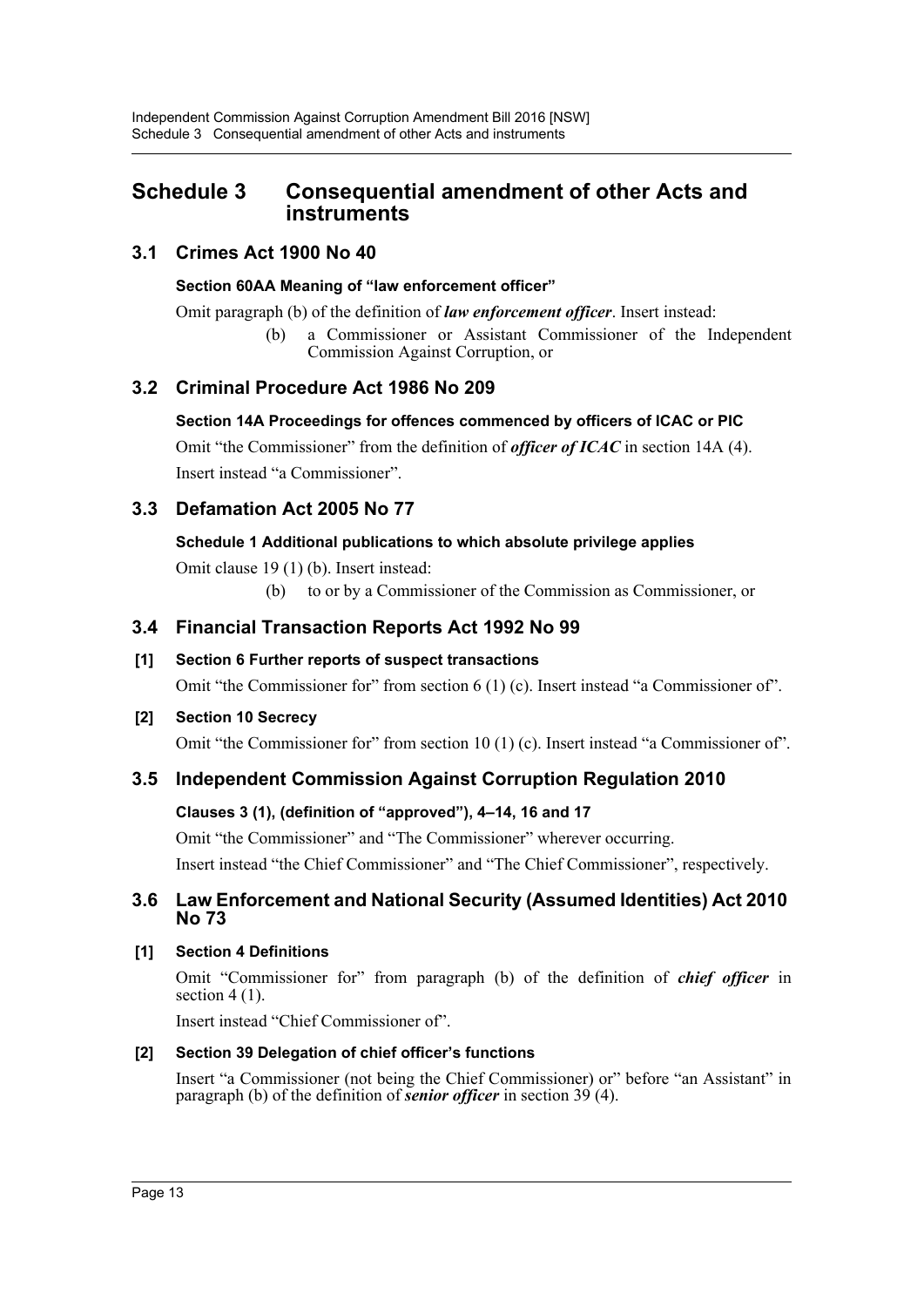# **3.7 Law Enforcement (Controlled Operations) Act 1997 No 136**

## **Section 3 Definitions**

Omit "Commissioner for" from paragraph (b) of the definition of *chief executive officer* in section  $3(1)$ .

Insert instead "Chief Commissioner of".

# **3.8 Ombudsman Act 1974 No 68**

## **Schedule 1 Excluded conduct of public authorities**

Omit "the Commissioner" from item 20. Insert instead "a Commissioner".

# **3.9 Public Finance and Audit Act 1983 No 152**

#### **Schedule 3 Departments**

Omit "Commissioner for the Commission" in Column 2 opposite "Independent Commission Against Corruption" in Column 1.

Insert instead "Chief Executive Officer of the Commission".

# **3.10 Public Interest Disclosures Act 1994 No 92**

#### **Section 6A Steering Committee**

Omit "Commissioner for" from section 6A (1) (d). Insert instead "Chief Commissioner of".

## **3.11 Surveillance Devices Act 2007 No 64**

## **[1] Section 4 Definitions**

Omit "Commissioner for" from paragraph (d) of the definition of *chief officer* in section  $4(1)$ .

Insert instead "Chief Commissioner of".

## **[2] Section 4 (1), definition of "senior officer"**

Omit "Commissioner for" from paragraph (c) of the definition.

Insert instead "Chief Commissioner or any other Commissioner of".

## **3.12 Telecommunications (Interception and Access) (New South Wales) Act 1987 No 290**

## **[1] Section 3 Definitions**

Omit "Commissioner" from paragraph (c) (i) of the definition of *certifying officer* in section  $3(1)$ .

Insert instead "Chief Commissioner or any other Commissioner".